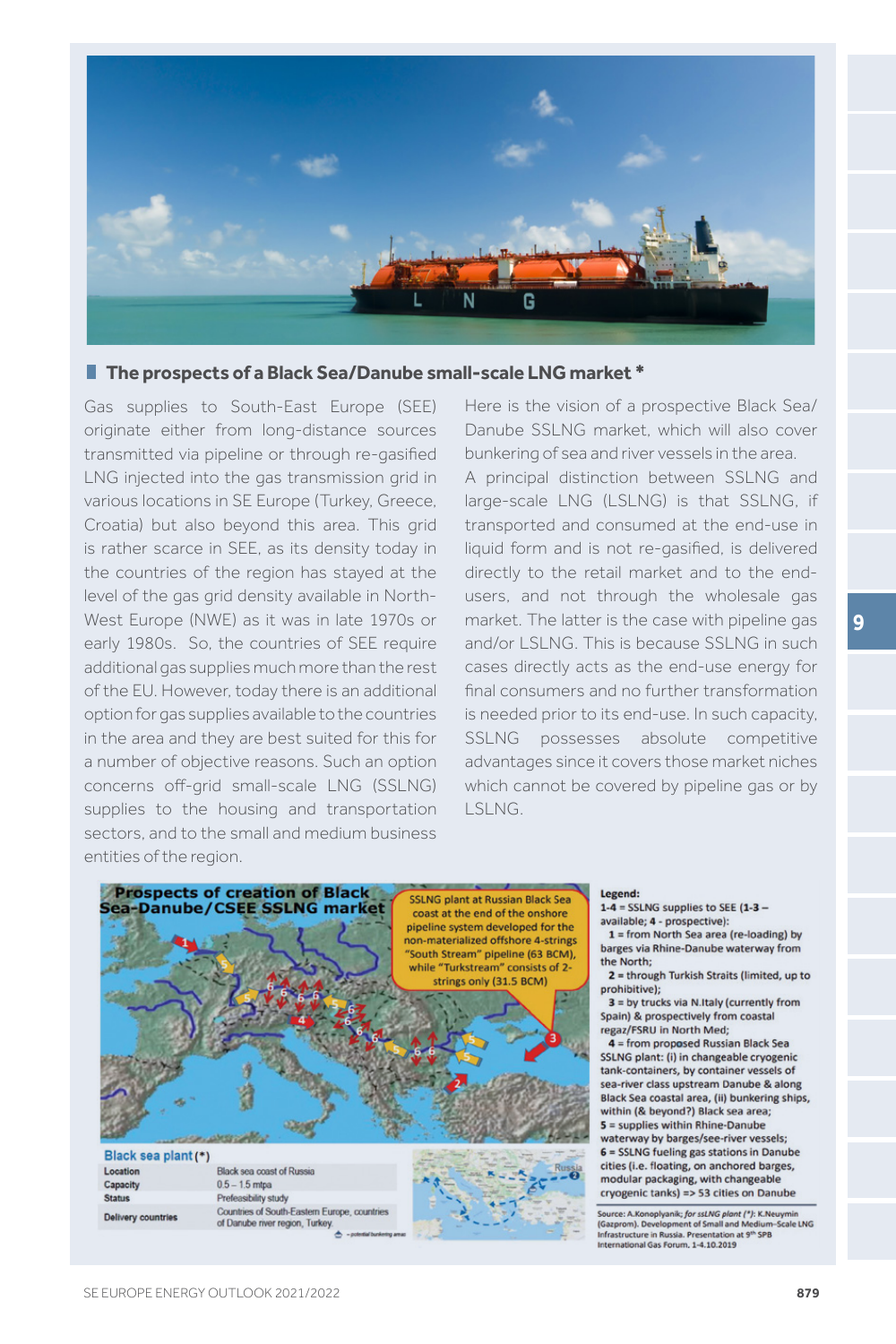A first competitive niche for SSLNG covers the autonomous, decentralized, off-grid gas supplies and/or electricity and heat supplies to small-medium-size users (such as local provincial towns, villages with small population in the scarcely inhabited provinces of SEE where the density of population is much smaller than in, say, NWE) based on autonomous small-scale gas-fueled power stations. Such gas-to-power stations can be developed based on a modular principle so that the broad range of electricity generation capacities can be compiled to cover the energy needs of communities of different size and population. SSLNG shall be supplied to these end-users in changeable cryogenic tankcontainers which can fuel small local gas fired power stations and/or local internal municipal isolated gas grids to be developed within each individual municipality (for heating and cooking purposes). A second competitive SSLNG niche is the transportation sector (mobile energy facilities), both on-surface and water-born. Land transportation covers cargo traffic, and public transport, starting with large cities as to obtain "economy of scale" effect: buses, public works trucks, delivery of goods to retail network, etc. Water-born transportation covers bunkering of both river and sea vessels.

SSLNG fueling stations with changeable tank-containers shall be located in cities on the Danube and on the Black Sea coast (see chart). Such fueling stations can be floating, on anchored barges, and of modular packaging. Changeable cryogenic tank-containers will be delivered using one of four delivery options presented below. If placed in the cities along the Danube (a total of 53 cities) where the river is usually crossed by auto and rail routes, SSLNG can be used not only for fueling transportation needs of these cities, but for traffic passing through them.

In those consumption areas, SSLNG competes not with coal, nuclear and/or renewables (as is the case with centralized electricity production based on pipeline gas deliveries), but with petroleum products (gasoline, diesel – in transportation) and electricity (generated from renewables and/or fossil fuels) in the case of households, i.e. in cooking and heating.

There are four prospective ways/routes of SSLNG supplies to SEE (see chart). Three of those are already technically available and the fourth one can be developed based on international cooperation in the Black Sea-Danube area.

The first delivery route is from regas-LNG terminals in the North Sea area of NWE where LSLNG deliveries can be re-loaded on the barges and from there by barges (in the form of SSLNG) can be delivered via the Rhine-Danube waterway to Central Europe and SEE states. SSLNG volumes, which can in principle reach SEE from the North Sea area, cannot be large and will stay mostly in the Rhine area.

A second delivery route is from the Mediterranean area through the Turkish Straits. We have two options here: (i) LSLNG vessels enter the Black Sea and then reload to SSLNG ships to deliver to the final destination, and (ii) immediate delivery into the Black Sea area by SSLNG vessels (which can be reloaded from LSLNG, say, at Marmara regas facility).

The first option is limited (or even almost totally banned) today based on safety reasons which Turkey presented as a key obstacle to LSLNG vessels passing through Bosporus. The country is concerned that an accident or terrorist attack on an LSLNG vessel in a de facto town area presents a high risk for heavily populated Istanbul. When Turkey occasionally allows an LSLNG vessel to pass through the Bosporus, this is conditioned by many limitations which makes such supplies unstable due to the long waiting periods necessary to enter the Strait.

Two questions arise regarding this delivery route. First, whether the current prohibition for LSLNG vessels will be expanded to SSLNG vessels and LNG bunkering ships. Second, what will be Turkey's pass-through policy for the new Istanbul channel (alternative to Bosporus which is by-passing the city from the West; planned to become operational in 2023) since the Montreux Convention cannot be applied to this new route.